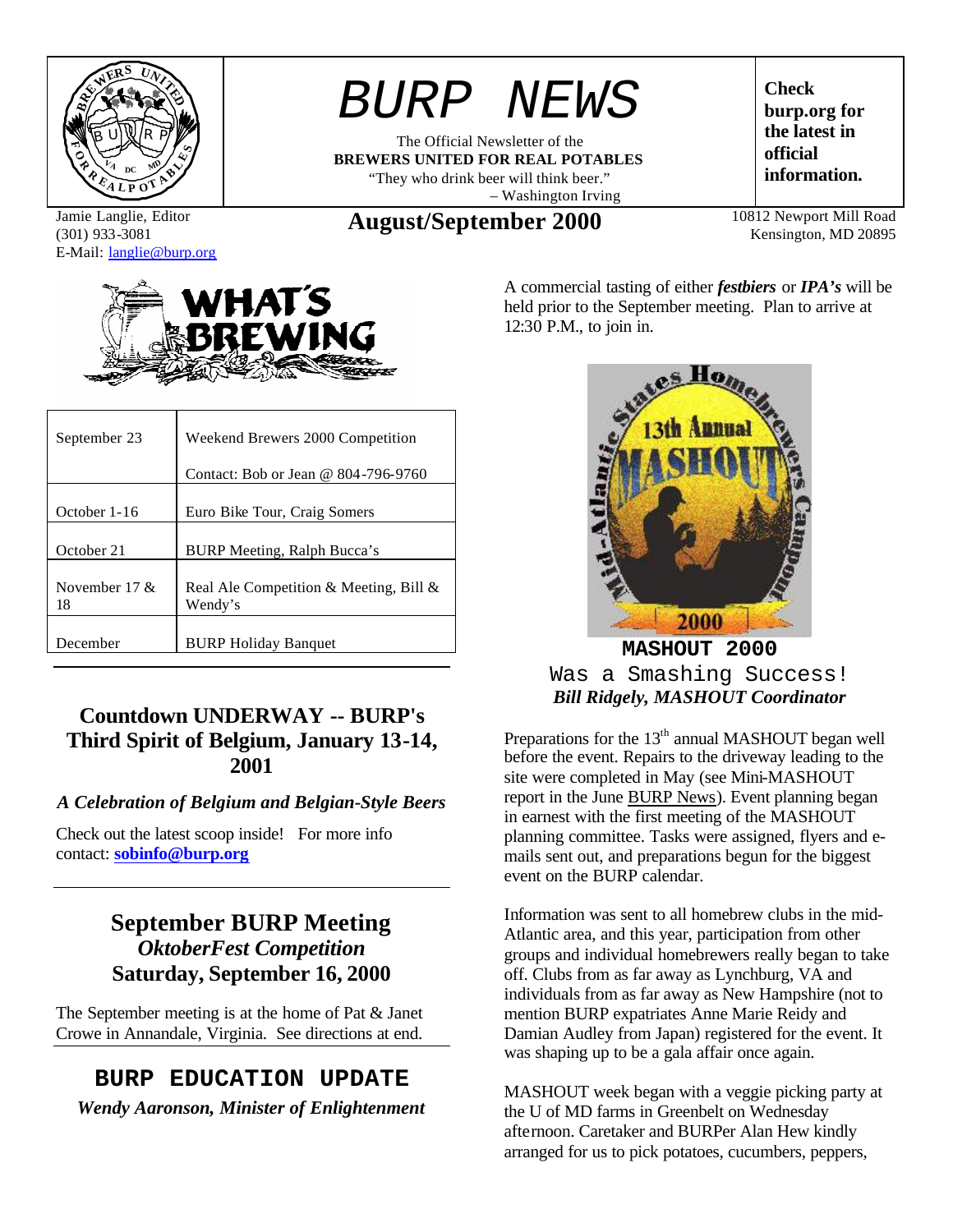tomatoes, and whatever else we could grab for transport to the MASHOUT site. A fine time was had by all. On Thursday, the first BURPers began to arrive on Popenoe Mountain. The canopies for the eating area were already on site along with the spiffy new wash sink constructed by Bob Verdon. The sink was a real work of art, and it will remain a permanent fixture for all future MASHOUT<sub>s</sub>

Thursday night was a gorgeous prelude to what was to come. The sky was clear, the moon high, and the beer and camaraderie flowed freely.

Friday morning dawned fair, and work began setting up the site. Kathy Koch and her crew of volunteers manned the check-in table. Canopies were erected, and sports equipment was set up. Kegs began arriving in "Keg Row", including some great contributions from commercial sponsors. We received excellent beers this year (along with brewery reps) from Capitol City Brewing Co (Washington, DC), Deep Creek Brewing Co (Deep Creek, MD), Du Claw Brewing Co (Bel Air, MD), Ellicott Mills Brewing Co (Ellicott City, MD) and Victory Brewing Co (Downingtown, PA). Many thanks go to the kind brewers who made these contributions.

Mid-morning, another MASHOUT tradition began when BURPer Gordon Goeke became the first person ever to arrive at the site by bicycle. Gordon had begun pedaling two days earlier from DC and looked to be in need of a cold beer. He was soon refreshed and busily setting up his campsite.

Around the same time, Bob Warriner appeared over the site in his ultralight aircraft, snapping photos and waving to the crowd. Bob put on a great show, buzzing the field several times to loud applause. As if on queue, as soon as Bob disappeared over the mountain, two Navy A-10 jets on maneuvers flew over the site at low altitude. It almost seemed as if the whole thing had been prearranged. (Special thanks to Bob and to the Navy!).

Bill Prewitt and his famous telescope "Leanne" arrived at mid-day. Although there was hope that good viewing would be available this year, the combination of full moon and clouds precluded most astronomical observations. Even the famous Perseid meteor shower was virtually wiped out by the moonlight. Bill still set up on Friday evening for some great views of the craters on the edge of the moon. Around the campfire, musicians entertained as people (and more beer!) arrived through the evening. Rick Garvin and Christine Lewis set up the "luge", the famous slotted block of ice down which Goldschlager liqueur (or other potable of one's choice)

was poured (This reporter opted for single malt Scotch). To finish "riding" the luge, one must "lick the crack" to obtain that last drop. The "luge Olympics", always highly entertaining, attracted a large crowd of applauding spectators.

By Saturday morning, the campground was nearly full, and folks headed out for various recreational activities. Some went bicycling (on both local roads and the C&O Canal), some went into Cumberland to sightsee and ride the famous Western MD steam train, and many headed for the lake at Rocky Gap State Park to swim and enjoy a hot shower. BURP Cultural Coordinator Bruce Bennett organized and conducted the annual homebrew competition, this year featuring Kolsch, Alt, and Witbier.

A volleyball game was started, and *T.R. James Barbecue Catering* (BURPers Jim & Linda Rorick and Jim Tyndall) put the finishing touches on a magnificent meal of barbecued pork and beef brisket (which had been cooking since the previous day). Fresh corn on the cob went into the pot, and people began bringing side dishes for the traditional MASHOUT Saturday supper. Dave Saba of Deep Creek Brewing Co arrived right on time with a van and two fresh kegs of beer just as the meal was served. A brief rain shower failed to dampen spirits, and everyone ate their fill in preparation for the evening's celebration.

Prizes were awarded for the homebrew competition [Congrats to BURPers *Dave & Becky Pyle* for their *1 st place wit*! *2 nd place* went to *Robert McKewen* of the Weekend Brewers for a *kolsch*, and *3 rd place* to *Keith Chamberlin*, also for a *kolsch*.]. Then people began heading to the barn for the live entertainment provided by the band *Kiwi* from Downingtown, PA. *Kiwi* put on a great show, keeping the crowd dancing with a nice mix of original material and covers (including their version of "Yakety Sax" played on kazoos!). There were numerous "ein prosits" thrown in, and BURPers Al Lowry and Tim Artz wailed on harmonica and vocals (respectively) during a nice blues segment. The evening closed with everyone gathered around the campfire in a mellow mood, enjoying some acoustic picking and the ever-flowing kegs on "keg row".

Sunday morning began with the traditional pancake breakfast organized by BURPer Wendy Aaronson. The Roricks served up some great corn cakes while other skillets fried bacon and pancakes. Close to 200 cups of coffee were consumed before the morning was over. Many hands helped take down the site, and goodbyes were said all around. In early afternoon, continuing the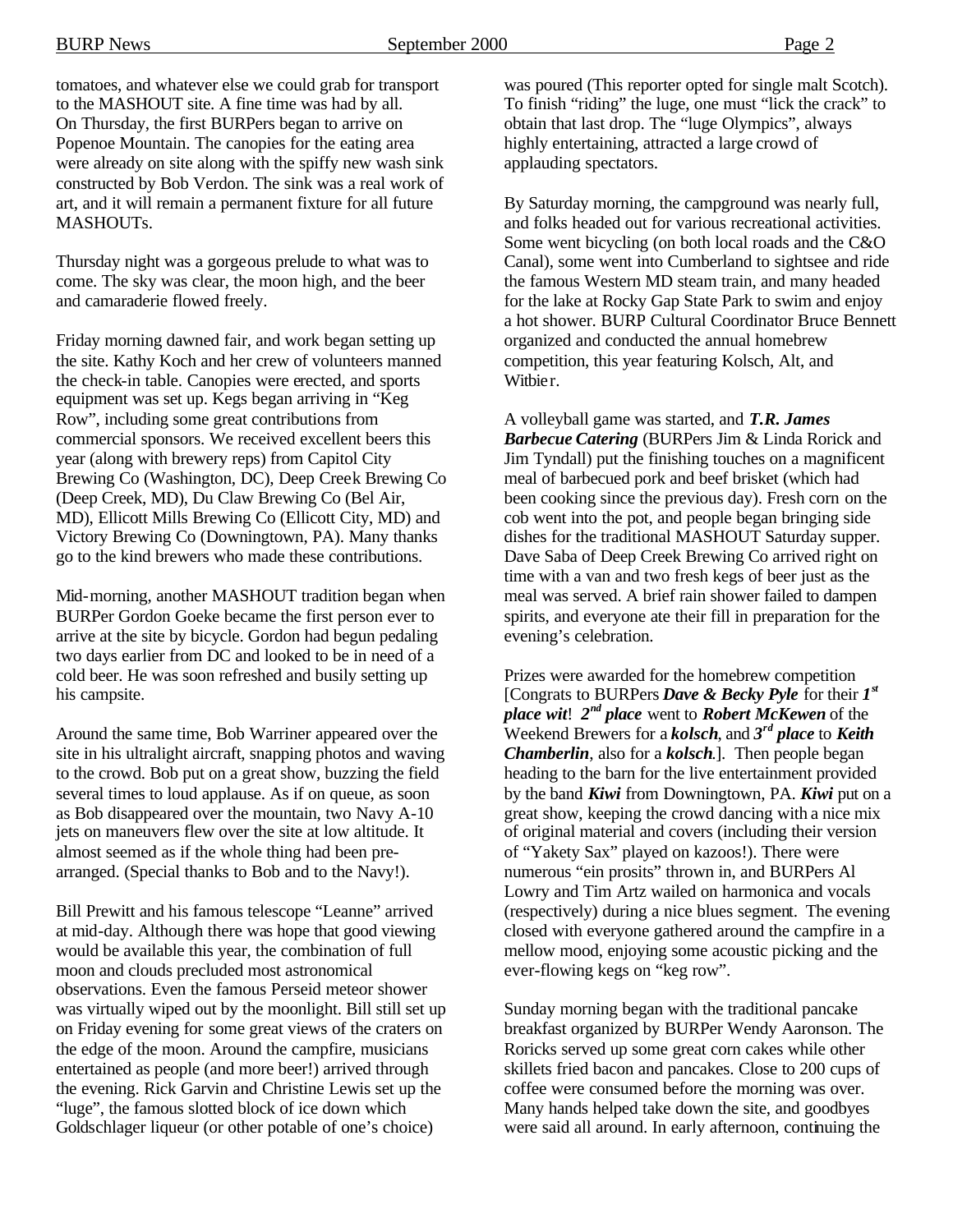tradition started by Gordon Goeke, BURPers Craig Somers and Bill Ridgely headed off for the long ride back to DC on bicycles (The ride was completed 3 ½ days and 200 miles later).

Many folks deserve recognition for their hard work on MASHOUT 2000. First, of course, Chuck & Helen Popenoe deserve a big BURP cheer for providing the great site and working hard to make it ready for MASHOUT. Bob Verdon gets a round of applause for the tremendous job he did constructing the new MASHOUT wash sink as well as taking care of the MASHOUT t-shirts (Bob's wife did the excellent artwork). Kathy Koch did yeoman duty organizing and running the check-in table. Bruce Bennett drove all the way from Nokesville, VA to run the homebrew competition and then had to drive all the way back after prizes were awarded! Rod Rydlun was our liaison with the commercial sponsors and got some excellent beers for us all to enjoy. Alison Skeel took responsibility for waste management and made sure all of the trash and recycle goods ended up in the proper places. Keith Chamberlin handled recreational equipment and set up a nice volleyball court (with lined boundaries!). Bob Warriner and Kathleen Franck hauled a lot of gear to the site (including Bob V's new sink). Paul and Jamie Langlie did all of the shopping for paper goods and supplies and made the new signs for the waste management area. Alan Hew arranged for the veggie picking session and helped with the bountiful harvest. The good folks at *T.R. James* contributed their own time and labor to prepare a wonderful meal for us Saturday night. My best friend and companion Wendy Aaronson kept the Sunday breakfast under control, making sure all of the bacon was fried and pancakes served to the hungry masses.

Finally, I'd like to thank all of the people who served on the MASHOUT Planning Committee as well as everyone who contributed their time during the event (helping with setup and takedown, working the check-in table, handling kegs and equipment). If I left anyone out, please forgive me. I'm still recovering from that ride home!

## CHECK IT OUT …

## **The MASHOUT 2000 web page is at: http://burp.org/mashout2000/**

**See photos, competition results, and more.**



**MASHOUT 2000** *Ben Schwab, Scribe*

The 13th annual MASHOUT (Mid-Atlantic States Homebrew CampOut took place on August 11-13 this year. Gracious hosts Chuck and Helen Popenoe had about 175 happy campers pitch their tents and enjoy a weekend of camaraderie, good food and great beer. The mountain property, located in Western Maryland, has served as the perfect MASHOUT site for several years.

Most folks arrived Friday afternoon and wasted no time reuniting with old friends, making new friends, and sharing their brews. The famous Keg Row had many kegs and coolers of both homemade and commercial brews, as well as some homemade sodas. After dark, many campers gathered around the community campfire and either played or listened to fiddles, guitars and other instruments.

Saturday afternoon found many people either going to nearby Rocky Gap State Park for a swim, or bicycling, or sight-seeing, or staying at the site to socialize. Homemade beer, wine, mead and champagne flowed freely as people relaxed in good company. People played frisbee, volleyball and other games.

There was a wheat beer competition that was won by - who else? – Dave and Becky Pyle. Doesn't anyone else enter these contests?

The Saturday night feast had barbecued meats (prepared by T.R. James Catering) and lots of other foods brought by attendees including corn on the cob, salads, pies, brownies, cookies and other foods. Nighttime brought more merrymaking as a live band played in the barn.

Sunday morning's brunch sent folks on their way with bellies full of pancakes, eggs, bacon, sausage, juice, coffee and potatoes. Tents, vehicles and people steadily disappeared during the only not-so-good part of MASHOUT: leaving. Parting is such sweet bitterness - no, wait, that's beer.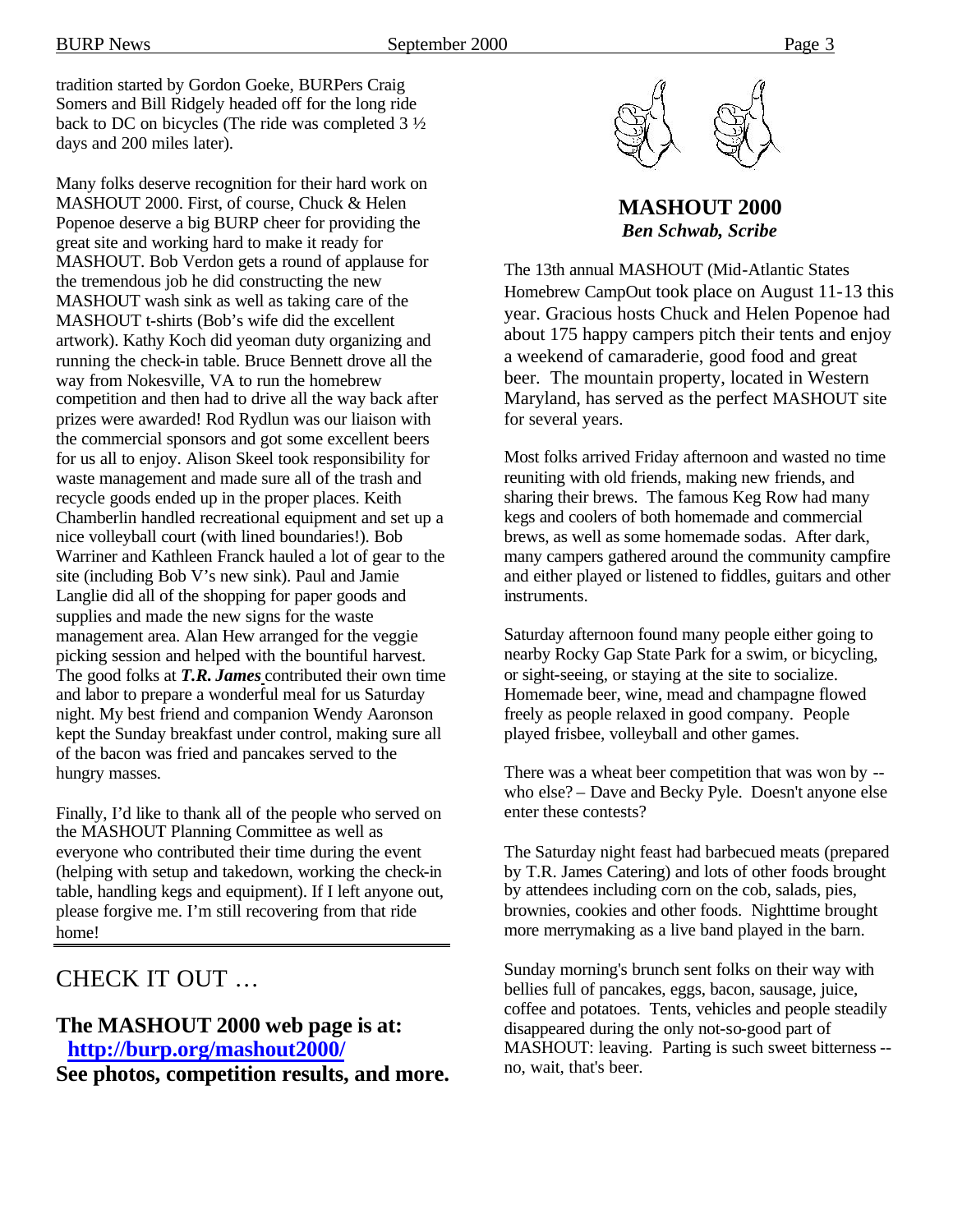

## **Dittmann's Dispatch** *John Dittmann, Fearless Leader*

Greetings and a happy Oktoberfest to all!

Yes, September is here again and that means Oktoberfest. Since most of us cannot be in Munich, I hope we can all meet at Pat and Janet Crowe's in Annandale. There will be a lot of good Oktoberfest beer, and I'm sure some Bratwurst will be on a grill.

If you have home-brewed *Oktoberfest* or *Marzen* beers, please enter them in the contest. If you don't have any, come along and drink some other members' efforts. There are bound to be some good beers to sample.

Mashout was a great time! A little rain caused a few, minor problems, but it did little to dampen the spirits of an otherwise excellent event. More than 170 people joined together for a weekend of drink, music, outdoor activities … and more drinking.

A great big thank you to all who helped to make the 13th Mashout a success! First, to Chuck and Helen Popenoe, who, once again, shared their mountain with a group of beer drinkers. If you haven't seen Chuck's aerial pictures, I encourage you to do soon. Lynn Ashley, our newest officer (but more on that later), has posted Chuck's photos on our Web site.

We all owe a debt of gratitude to Bill Ridgely. Bill organizes Mashout with his crew of volunteers, and they did a stellar job. Bob Verdon and Chuck constructed a sink that is now a permanent Mashout fixture. TR James cooked some great food, and the Kiwi Band provided some great tunes.

I also want to express appreciation to former Fearless Leader Steve Marler for his work on the "Month of Beer" celebrations at local pubs. Thanks for getting out the word, Steve. Wish I could have made a few of them.

We had an officers' meeting at Mashout, the second during my tenure. Our most visible accomplishment was to make *Minister of the Web* an official position in the BURP hierarchy. Until now, that position was unofficial. Welcome, Lynn, to the esteemed group of individuals BURP depends on.

We have good news about a location for the Spirit of Belgium. [See below.] I have also heard that BURP will be hosting an AHA club only competition late next year. Watch for an update from Bruce. Hope to see you all at Pat and Janet's on the 16th.

## **The Spirit of Belgium 2001 Kettle Is Beginning to Boil!**

## **Spirit of Belgium 2001 Location Located!** *Bill Newman, The SoB SOB, newman@burp.org*

The Spirit of Belgium 2001 planning committee got the kettle boiling this week by settling on a location to hold the weekend long celebration of Belgian and Belgian-Style beers to be held January 13th and 14th, 2001. After much deliberation over price, location, capacity, nearby accommodations, catering/conference services, proximity to Metro, parking, and "beer friendliness" the committee settled on neighboring Arlington locales for both days of the conference. Saturday's seminars and tasting sessions will be held at the GMU Arlington Campus Professional Center. Sunday's tastings and dinner will be at the American Legion banquet hall just around the corner. Both sites are within an easy walk of one another, and across the street from the Virginia Square/GMU Metro station.

This is just the beginning of a long boil for the planning committee however. Courting sponsors, finding speakers (we have Michael Jackson on board!!), organizing the Belgian-Style homebrew competition, finding advertising outlets, and planning Sunday's capstone Belgian banquet are just some of the tasks that still need to be hammered out. If you have ideas about sponsors, advertisers or have other useful contacts please get in touch with Colleen Cannon or email sobinfo@burp.org.

We'd like to invite everyone else to get their own kettles boiling. There is no better way to kick off the cool September brewing season than to brew Belgian-Style beers to enter into the SOB2001 Homebrew Competition. For more information, please visit the competition website at **www.burp.org/sob2001**

Note that exciting events like these will only happen because we *make* them happen. It requires a lot of work. To lend some mussel (ah, de Moules), to help keep those Belgian cheese wheels rolling, and to help stretch a dubbel into a tripel; please contact SoB überfrau Colleen Cannon or send email to sobinfo@burp.org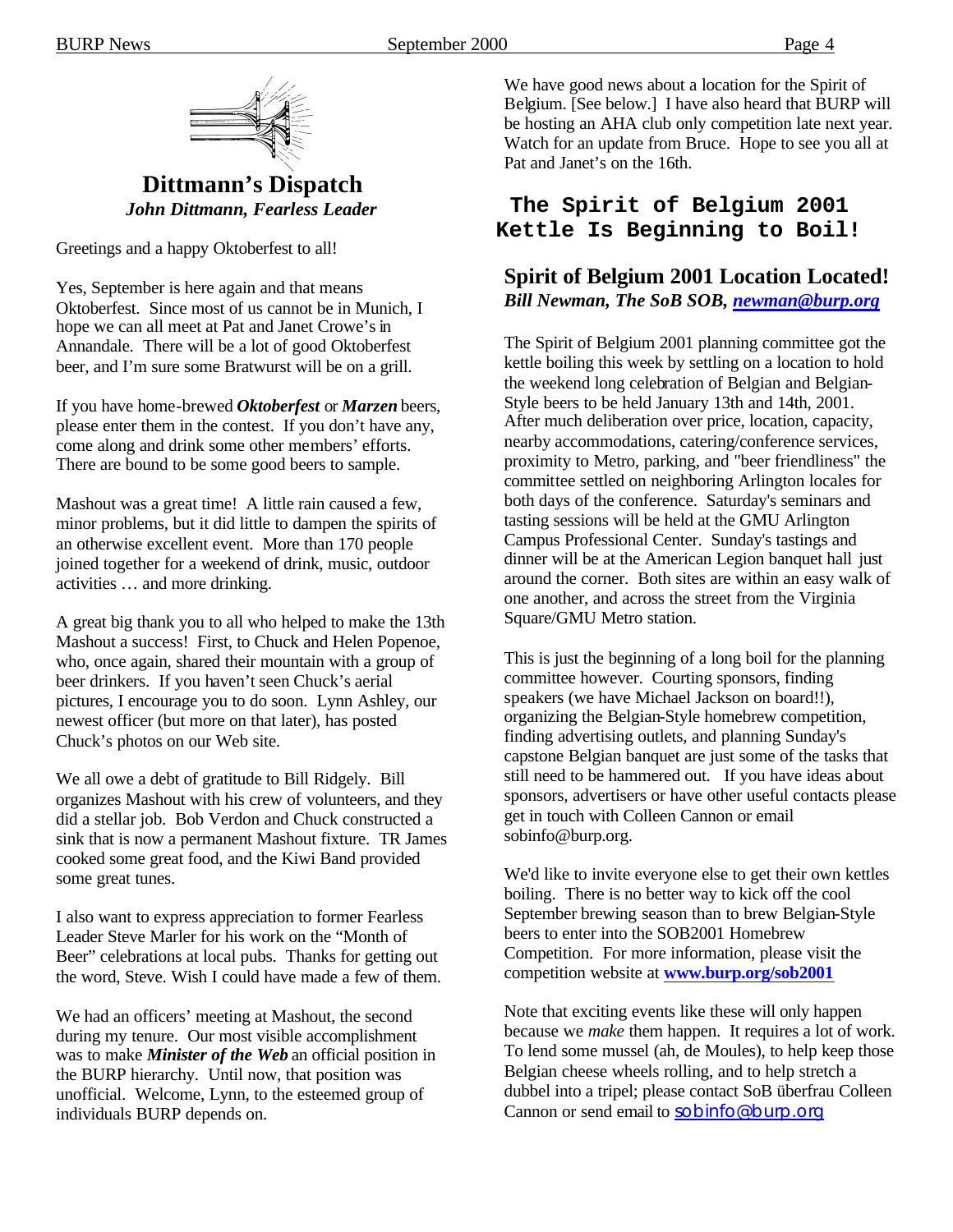

## **Total Brewing Component Supply (TBCS)** *Kraig Krist, Owner*

I originally got the idea for TBCS (Total Brewing Component Supply) in 1999 when I read about the dismal state of homebrewing in several homebrew publications. I thought maybe I could do something for the hobby to get homebrewers excited again.

I believe TBCS can provide quality service at very good prices. I know hearing quality might seem strange or out of place in today's world. However, I believe in oldfashioned service – I'm not happy unless the customer is satisfied.

In early 2000, I began the process of establishing a fully licensed sole proprietorship in the Commonwealth of Virginia. I also wanted time to write the expenses, purchasing, sales and cataloging software I'd be using. (By the way, the software was written completely using MSAccess. If anyone needs MSOffice, MSAccess, MSWord, MSExcel or Visual Basic work done, I can do it!) When I read about Miles closing Brew America, I kicked my ideas into high gear.

Getting the licenses and writing the software were easy compared to finding wholesale suppliers willing to sell to a startup operation without a storefront. Their unwillingness to deal with me was a real surprise, especially since it seems like all one reads about lately is "the hobby is declining", "homebrewing is dying," etc. I explained that I was trying to keep the hobby going, and I must start somewhere. "No good," I was told, "You need a store, photos to prove it and a minimum purchase of \$1,000.00." I was beginning to think my idea was a bust. I was also starting to think the wholesalers where actually responsible for killing the hobby. I must have called every wholesaler in the U.S. and finally found a few willing to work with me.

I originally planned on selling refurbished 5-gallon kegs. I thought this was a good idea since I'd encountered problems getting quality kegs before I started TBCS. I had purchased kegs described as reconditioned and ready to go from several internet stores. The kegs I purchased through the internet were anything but ready to go.

The refurbished kegs I sell always have the gaskets replaced, without exception. If there is a gray dome type relief valve, it is replaced without exception. The nylon gas dip tubes are replaced, without exception. Any parts smelling of soda are replaced, without exception. In addition, any suspicious parts are replaced, without exception. The kegs are hand cleaned and pressure tested twice. I want the buyer to be completely satisfied with their purchase. As noted before, I'm not happy unless the customer is satisfied.

With Brew America closing I've decided to carry additional homebrewing items. For example, malt extract. I order when someone wants the item to ensure the freshest product available. I have quite a number of kegging parts (poppets, tubing, quick disconnects, etc.) in stock. If I do not have an item in stock, I'll do my best to get it in a timely manner.

TBCS has different specials each month. In July the special was Briess and DWC malt. In August, the special was Northwestern Malt Extract. In September the special is O Rings for Ball or Pin Lock Oval Lids. For the TBCS catalog, please check: www.erols.com/kkrist

Future plans for TBCS? I'm constantly trying to carry additional items and establish additional suppliers. In addition, I'd like to open a store in the Alexandria/Annandale/Falls Church area.

Please keep TBCS in mind for homebrewing needs. TBCS is run out of my house in Annandale, VA. Visit my web page at www.erols.com/kkrist or contact me using TBCS@Bigfoot.com or by phone at (703) 750-6434. Thank you for your business!



**Moving Brews** *Bill Stewart, Owner*

Since January, 1997, *Moving Brews* has provided a source of brewing pumps, brewing vessels, accessories, and related fittings to small scale brewers. It was founded after we experienced a series of frustrating encounters in the purchase of similar equipment. Those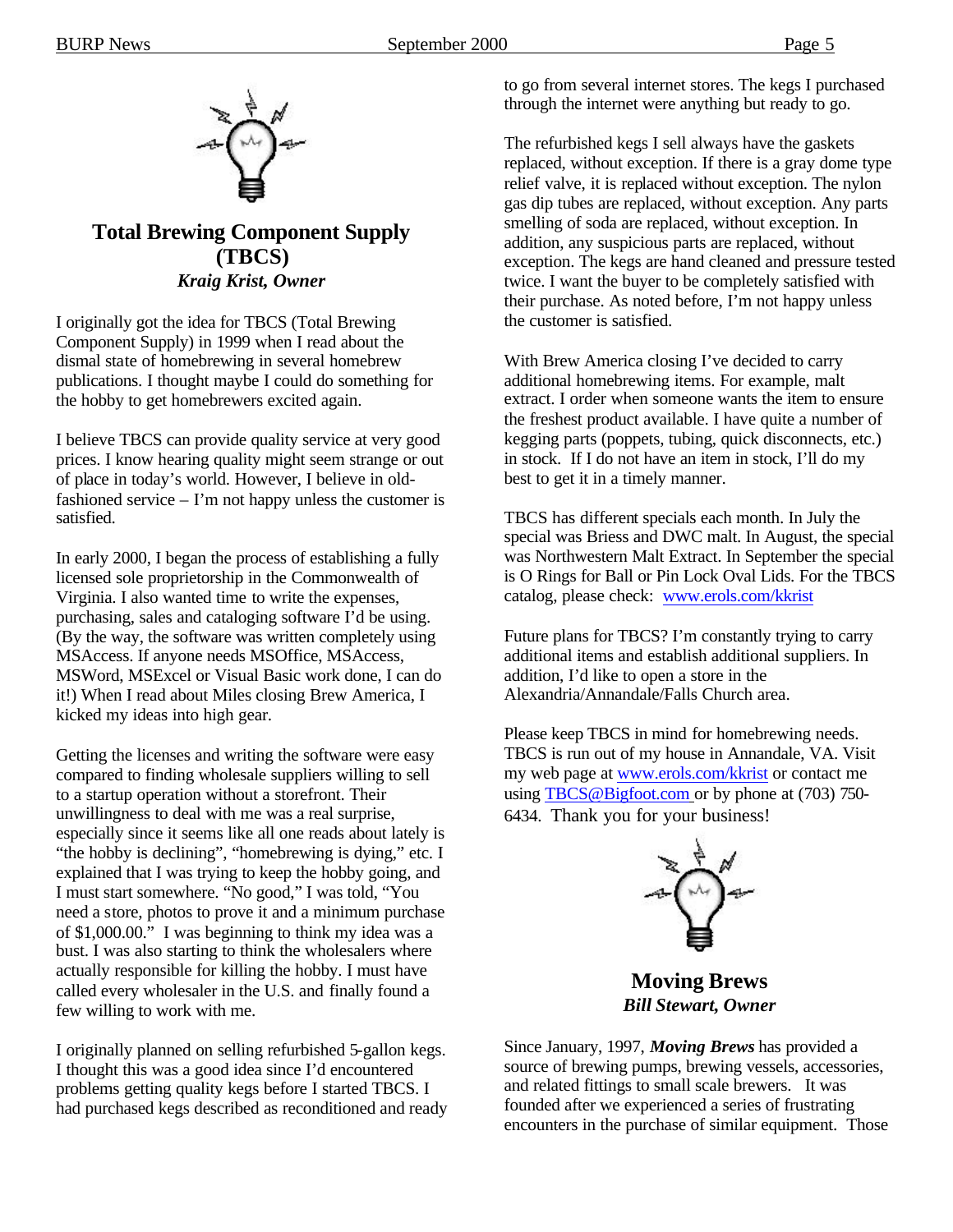experiences helped us focus our objectives on customer service, especially advice and support, top quality products, and truly competitive prices.

We soon established an internet web-site, and have developed a growing international client base. We are internet-based. With rising gas prices and sales tax considerations, even our local clients usually save time and money by having us ship items to them.

We provide a wide variety of magnetic drive pumps suitable for the high temperature conditions encountered in brewing. The magnetic drive arrangement offers a pump housing that is fully sealed, separate, and sanitary. Some of the other items Moving Brews provides includes pumps for moving fermenting or finished beer, brewing vessels, food grade tubings, quick connect fittings, thermometers, a wide range of stainless steel fittings and valves, tubing, liquid level sight gauges, Pro-Mash brewing software, and RIMS brewing equipment.

*Moving Brews* can be reached at our website, www.movingbrews.com, via e-mail: pumps@movingbrews.com, by telephone at 301-779-8609, fax at 301-779-8610 or by using the reply feature at the website.

#### **BURP business is much appreciated!**

 *= BURP Entrepreneur*

*Editor's Note: The previous two articles from Kraig Krist and Bill Stewart are part of a series featuring our BURP entrepreneurs. We have several club members who have started small businesses, based on their love of good beer and a strong desire to support the homebrewing community. The BURP News does not ordinarily accept business advertising. This series is designed to provide our loyal club business owners with an opportunity to solicit your support. Please let me know if you someone should be included. Thanks.*

## **Beer Factoid**

**It was the accepted practice in Babylonia 4,000 years ago that for a month after the wedding, the bride's father would supply his son-in-law with all the mead he could drink. Mead is a honey beer, and because their calendar was lunar based, this period was called the "honey month" - or what we know today as the "honeymoon".**

## **September Club Competition: BCJP Style Guidelines for Oktoberfest/Maerzen Beers**

### *Category 9. GERMAN AMBER LAGER 9A. Oktoberfest/Maerzen*

*Definition:* A lager from Munich with a distinctive malt sweetness and toasted malt aroma and flavor resulting from the use of Vienna and Munich malts. May be sweet on the palate but should have a fairly dry finish. The hops are distinctly German but are not usually prominent in either aroma or flavor, simply in balance. Dark gold to red-amber. Oktoberfests and Maerzens are slightly stronger than Vienna-style beers.

 OG: 1.050-60 IBU: 20-30 Color: 7-14

COMMERCIAL EXAMPLES: HACKER-PSCHORR OKTOBERFEST, SPATEN UR-MAERZEN, WURZBURGER OKTOBERFEST.

#### *9B. Vienna Lager*

*Definition:* The original amber lager, reminiscent of an Oktoberfest but with a less robust sweet malt character. Vienna malt provides the dominant toasty flavor and aroma. Palate has low sweetness but finish is fairly dry, with low to medium bitterness. Very mild hop flavor and aroma from 'noble' hops puts the emphasis on malt. Light to medium bodied with a reddish-amber to brownish color.

 OG: 1.046-52 IBU: 18-30 Color: 8-12 COMMERCIAL EXAMPLES: DOS EQUIS AMBER, NEGRA MODELO.



**Biking and Wine in Virginia** *Craig Somers, Cyclemeister*

On Sunday, September 24, you are invited for a bike ride followed by a picnic at Piedmont Winery near Middleburg, VA. Meet at Piedmont Winery at 10:30AM and park around back. The cycle route is 25 miles with longer routes available. Around 2:00PM, brings a food item to share. You can buy goodies at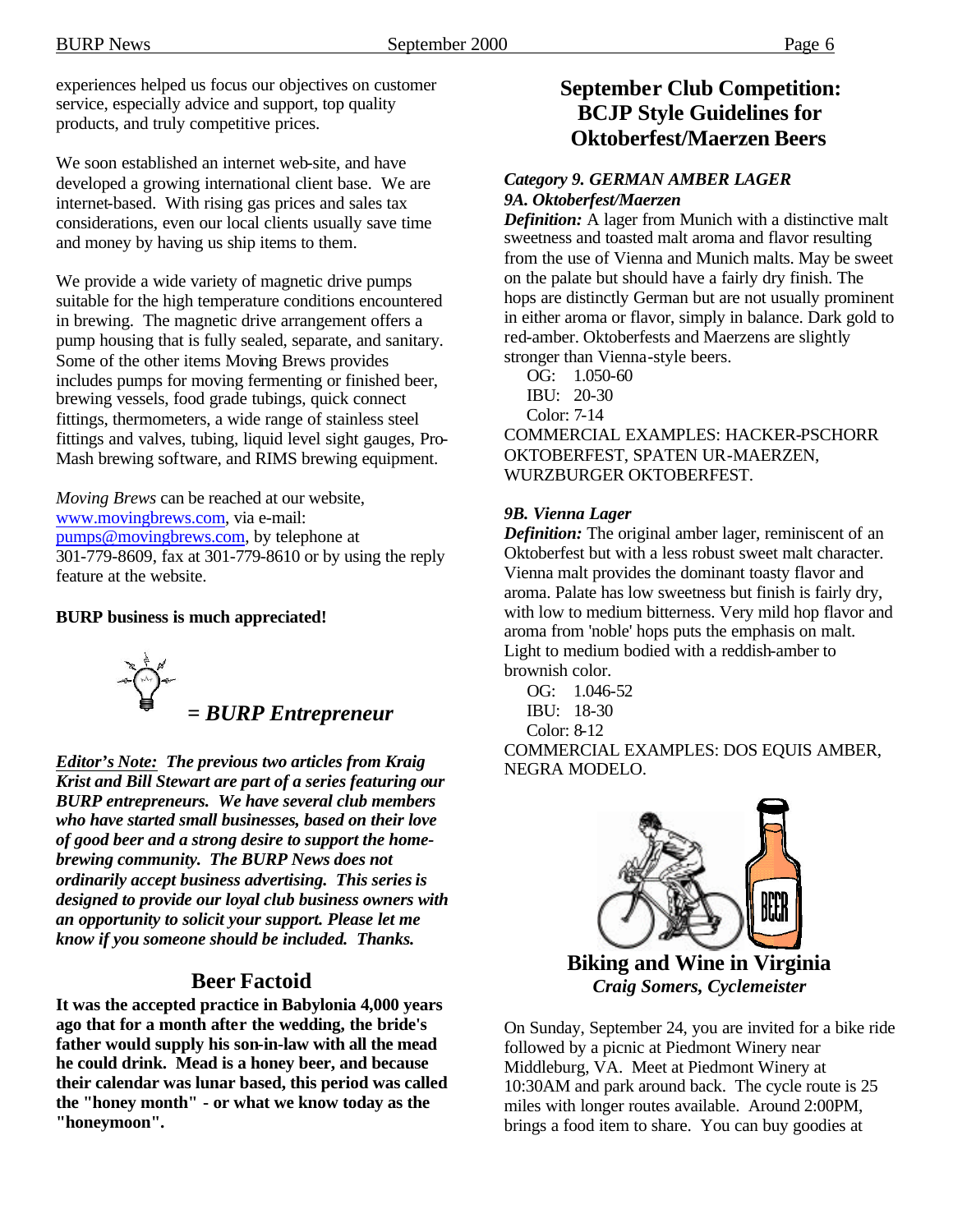shops in Middleburg or The Plains during the ride. We buy wine from Piedmont, and they let us use their beautiful picnic area. For further info contact Barbara Holtcamp at 703-931-5728 or SBJH@amtrak.com or Craig Somers at 202-365-0701 or craigsbike@burp.org

Directions: Follow Route 66 west to Route 50 west (Exit 57). Continue on Route 50 west to Middleburg. Go straight through the signal in Middleburg. Make a left at Route 626 south which is two blocks past the signal. The Piedmont Winery is 3 miles south on Route 626 on the right. For further info contact :

- ÿ *Barbara Holtcamp* **at 703-931-5728 or e -mail: SBJH@amtrak.com**
- ÿ *Craig Somers* **at 202-224-5957 (weekday evenings) or e-mail: craigsbike@burp.org**



## **Ralph Bucca Winemaking Class**

I will be conducting a winemaking class on Saturday Sept 23 in Calvert County, Md. We will meet at my house @ 10am, and then go to Naedel Farms Vineyard to pick our own grapes, purchasing them directly Dan Naedel. I recently spoke with him, and he said he should have a good variety of reds & whites. Figure on 80 lbs to make 5 gallons of wine.

After grape picking we will return to Chesbayvu, my vineyard/winery, to crush the grapes. The reds will be left in a crushed state, and the whites will be pressed.

I will purchase the *Beginners Book of Winemaking* from Presque Isle for the class. It is best beginners book I have seen and is only \$2.00. Class size is limited to 10.

## **Class Requirements:**

- ÿ **First 10 people to email or call me.**
- ÿ **Suitable clothing for picking and processing grapes**
- ÿ **Pruning shears for grape picking.**
- ÿ **Containers to transport your picked, crushed or pressed grapes.**
- ÿ **Money: \$2.00 for book, cash/check for grapes**

**Contact Ralph Bucca:** chesbayvu@altavista.com **202-231-2413(w), 410-257-0022(h)**



## **They Clone Sheep Don't They?**

Here's a final reminder about the October contest. The challenge will be an attempt to clone *Sierra Nevada Pale Ale*. In an earlier newsletter, we gave the basic parameters for the beer. Here they are again:

Alcohol content 4.4% by weight OG 13 Plato FG 2.8 Plato Bittering hops: Perle Finishing hops: Cascade Malts: 2-row Barley and Caramel Caramel is about 5 percent of the grain bill. 37-39 IBU

The winning brewer or brewers pick the beer to clone for next year's contest. Good Luck!

## **More on October's Clone Competition** *Bruce Bennett, Minister of Culture*



Next month's Club Competition is our Annual Clone Competition. We selected the Classic American Pale Ale of Sierra Nevada Pale Ale. The winner will be determined by the club membership in a taste-off to determine who has brewed a beer that has all of the attributes of SNPA.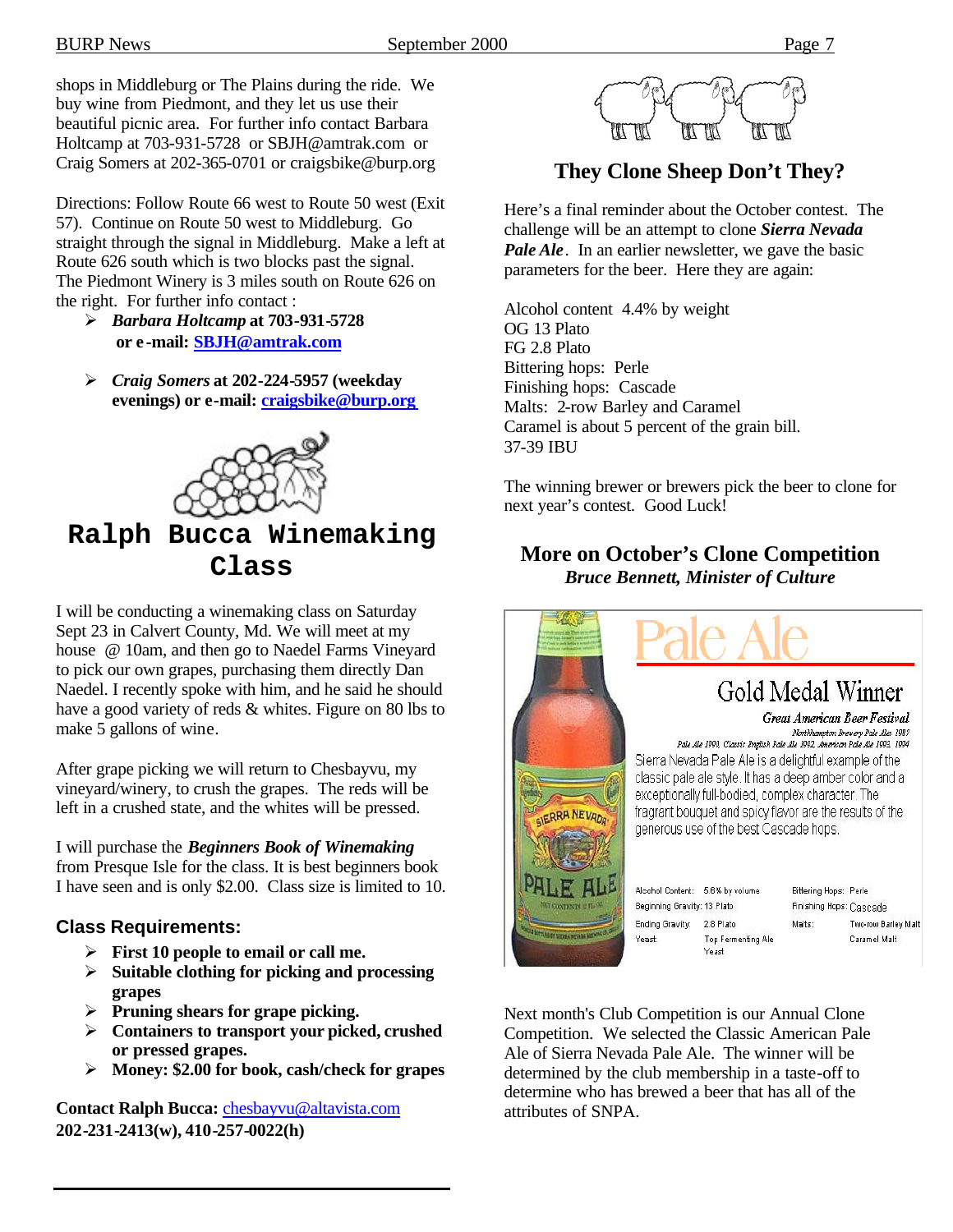Sierra Nevada, established in 1981, has brewed many award-winning beers. They are one of the pioneers of the craft brewing industry and are known for using insane amounts of hops in all of their brews -- definitely West-Coast style, and catering to the hop-heads of the world.

**Appearance:** Rich golden orange in color with a slight chill haze, an amazing white lace lays on top and clings all over the glass.

**Aroma:** Slightly rustic, raw and mildly pungent hop aroma of leaves, flowers and heavy on the citric fruit. An undertone of grain is in the background.

**Taste:** Creamy smooth with a wonderful soft malt crispness that cradles a bready malt flavor. Hop bitterness is more than ample and shows off a bit yet there is an underlying sweetness that seems to put everything back together. This brew finishes with a citric hop flavor and a touch of sweetness from the residual sugars, although it seems to dry up a little in the end.

**Notes:** Cast and mold of the American Pale Ale style ... The classic American Pale Ale basically. By far one of the most drinkable and enjoyable ales produced in the US. There has been evidence of this brew being toned down a touch yet we still think this is an awesome mouth watering brew ... that and it is bottle conditioned, with a thin layer of sediment on the bottom to attest to this fact! 5.6% abv.

Below are two potential recipes for SNPA.

#### **Sierra Nevada PA Clone**

#### *From: Marty McFaddenmcfad@mail2.theonramp.net*

#### **Ingredients: (for 5 gal)**

 8# 2-Row Klages0 2# Munich .5# Cara-Pils .5# Crystal 60 1oz Perle (.5oz @ 60 min / .5oz @ 30 min) 1oz Cascade @ 5min 1/4 tsp Irish Moss Wyeast 1332 (New Microbrewery)

#### **Mash**

 122 degrees - 30 min 155 degrees - 60 min O.G.: 1.050 T.G.: 1.010

The crystal malt is fairly dark for some color, the carapils is there for added body and sweetness. But, don't overdo it with the specialty grains. The relatively high starch conversion temperature will promote body and sweetness. *Perle* are the signature bittering hops, while *Cascade* is for flavor and aroma. SNPA comes in at about 32-35 IBUs, and the above hop schedule should get you in the ballpark. I don't believe Chico dry-hops SNPA, but go ahead if you so desire.

#### *This one comes from Cat's Meow*

#### **Ingredients:**

 9 pounds, U.S. 2--row pale malt 1/2 pound, crystal malt (60L) 1/4 to 1/2 pound, cara-pils malt 1 ounce, Perle (alpha 6.5), (60 minute boil) 1/2 ounce, Cascade (alpha 6.3) (15 minute boil) 1/2 ounce, Cascade (steep at end of boil) Wyeast "American Ale" yeast

#### **Procedure** :

Mash at starch conversion temperature of 153/5 degrees F. Hop according to schedule above. This recipe assumes 75% extract efficiency. Chill and pitch.

#### *Sierra Nevada Brewing Co., Chico, California*  http://www.sierra-nevada.com/

To see a nice article about Sierra Nevada Brewing, please go to http://byo.com/97sep/feature.html

## **Recipe Corner** *Andy Anderson, Brewer of the Year*

I don't know about you folks, but when the temperatures start dropping & the cool air starts blowing, I get an incredible urge to start brewing again. It's kind of like salmon swimming upstream to spawn & then die, or the lemmings jumping off a cliff, or … (wait a minute … I don't like the way this is going.) Anyhow, it's time to shake off the stupor of summer & crank up those brewpots.

So, what should we brew? Well, the BURP Real Ale contest is in mid-November, so you don't need to start brewing your real ale until October. On the other hand,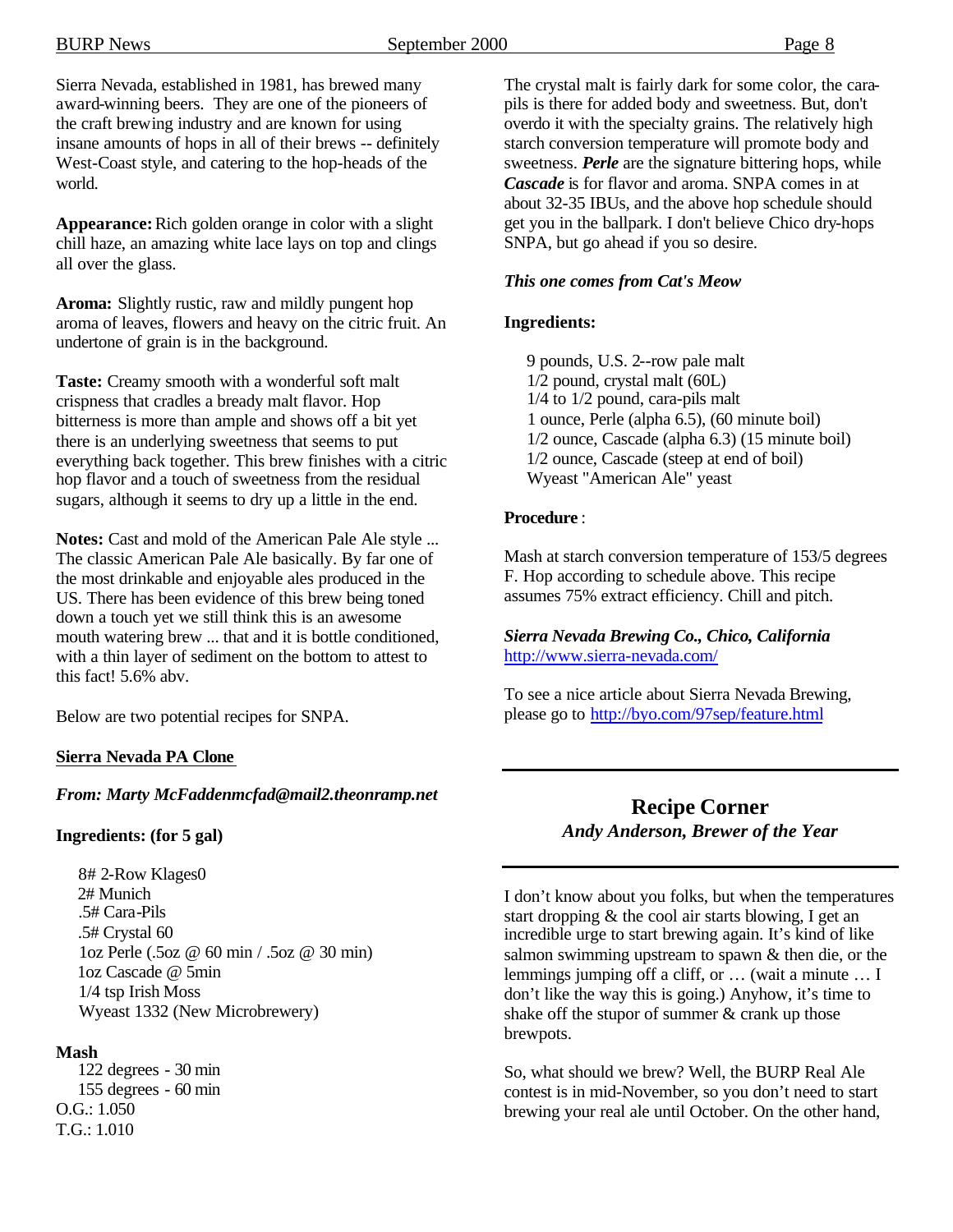That's why this month's recipe is for a Belgian *witbier*. While it does not have the alcoholic strength of a *tripel*, it does have a great pedigree: it won Best of Show at this year's Spirit of Free Beer. So, straight from Howe, Texas, is the recipe from Jim Layton for his *Witbier*. Enjoy.

**Batch size = 5 gallons OG = 1.050 FG = 1.011**

**Grist: 5 lb pils malt 4 lb flaked wheat 0.4 lb flaked oats**

**Mash Schedule: 30' at 125F, 75' at 153F, 10' at 170F**

**Hops & Spices: 0.7 oz Challenger, 7.8% AA, at 60' in boil 0.25 oz Liberty, 4.1% AA, at 15' in boil 0.5 oz bitter orange peel at 15' in boil 0.5 oz coriander at 15' in boil**

**Yeast = Brew Tek CL-900 in a one pint starter Fermentation time was 30 days at 68F**

**AHA Club-Only Competitions, 2001** *Gary Glass, gary@aob.org*

**[Note: According to Bruce Bennett, Minister of Culture, BURP may be asked to host an AHA Club-Only Competition in December 2001. Stay tuned …]**

Announcing the first three AHA Club-Only Competitions of 2001:

**Early-February:** *Dunkel & Schwarzbier***, Cat. 13** Hosted by Chris Kaufman and the Derby Brew Club

**Late-March:** *Stout***, Cat. 16 & Cat. 12C** Hosted by Keith Curtachio and the Niagara Association of Homebrewers

#### **Late-May:** *Bockanalia***, Cat. 14**

Hosted by Elaine Seely and the Cincinnati Malt Infusers

### Ladies and Gentlemen, Start Your Burners!



## **BURP 2000 Brewer of the Year Contest Is Virtually Over** *John Dittman, Fearless Leader*

With his recent triumph in the IPA contest, *Andy Anderson* has virtually clinched the BURP Brewer of the Year contest for 2000. This was cemented when Bill Ridgely and Wendy Aaronson failed to place in the August contest.

With a total of 21 points Andy leads Bill and Wendy, and Keith Chamberlin by seven points. With only two contests remaining, Oktobertfest and Real Ale, the second-place brewers would have to take two first plus a second in those contests to obtain a tie. With the quality of brewers BURP has that is not likely, but a possibility.

Keith moved from 10 points to 13 with a second place in the July IPA contest and a third place in the Wit/Kolsch/Alt contest at Mashout. Bill and Wendy would have had a chance to catch Andy if they had placed in the Mashout contest, but unfortunately, they earned no points in that contest.

Congratulations to Andy, but it is not yet a sure thing. Watch your back, buddy. Your three competitors are quite capable brewers.

## **Fun with Words**

In English pubs, ale is ordered by pints and quarts. so in old England, when customers got unruly, the bartender would yell at them to mind their own pints and quarts and settle down. From here, we get the phrase *"mind your P's and Q's."*

Many years ago in England, pub frequenters had a whistle baked into the rim or handle of their ceramic cups. When they needed a refill, they used the whistle to get some service. *"Wet your whistle"* is the phrase inspired by this practice.